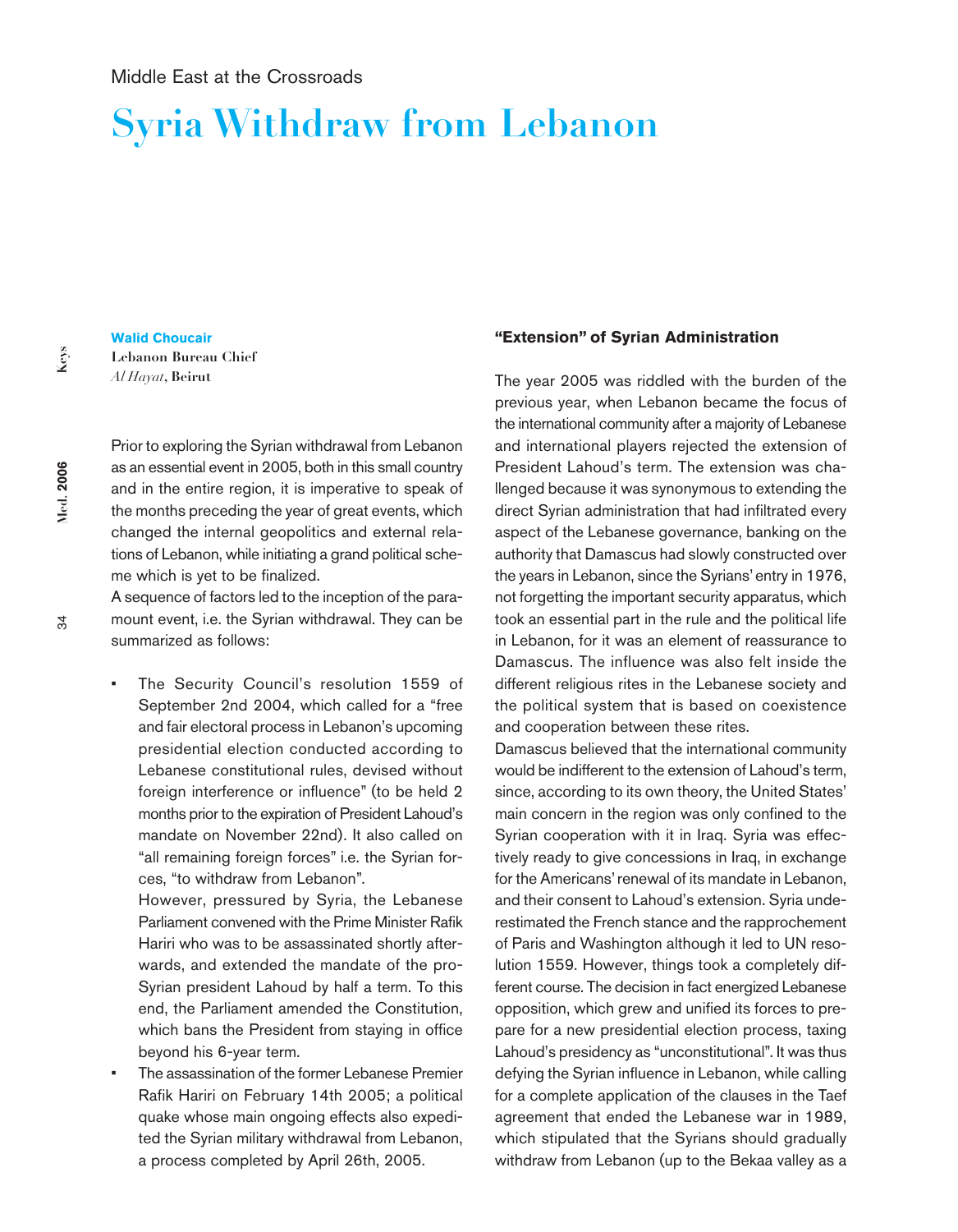Med. 2006 **Med. 2006**

first step). Most of the opposition avoided reliance on the resolution 1559 (the resolution represented an issue of discord among the Lebanese for it stipulated a disbandment of all militias, i.e. of Hezbollah). The international community was intent on the implementation of the international resolution, and thus sent the United Nations' special envoy on frequent trips to Damascus and Beirut. On another level, the international community kept a close watch on Syrian behavior, following the security and political pressure on the Lebanese opposition, the first manifestation of which was with the failed assassination attempt of the minister Marwan Hamade on October 1st, 2004. Damascus assembled its allies to face the opposition, following Hariri's resignation. They brought their attention to the preparations of the upcoming parliamentary elections in May 2005. They sought to ensure their grip on the internal political decision, to curb the growing opposition's chances of becoming a parliamentary majority, which would topple Lahoud and tip the balance of powers to their disad-

The Syrians had been assured, on the other hand, that the Karami government would not consent to the Syrian withdrawal as laid out in the international resolution. They also believed that the presence of its military and intelligence forces inside Lebanon during the elections would ensure Syria a continuing hold on the country.

### **Hariri and Syria**

vantage.

Whether direct or indirect (through ally proxies), the Syrian counter-attack relied on the following points:

- The Karami government would pass an electoral law that redistributes the electoral circumscriptions in such a way that Hariri and his allies would be unable to win a majority of seats
- Continuous media campaigns waged by Damascus' allies as well as Syrian and Lebanese media against Hariri, accusing him of corruption and riddling Lebanon with debts.
- The tightening of the grip on Hariri's partisans in Beirut, through the Syrian and local authority-controlled judiciary; the last related incident having only ended a few hours prior to Hariri's assassination.
- The security grip on the leading Syrian opponent, the Druze leader Walid Jumblatt who had been

adamant in opposing the extension, along with his parliamentary bloc and the Christian parliamentary and non-parliamentary opposition.

• Last but not least was Hariri's accusation of secretly engineering the Security Council's 1559 resolution (Hamade was the object of the same accusation before his attempted assassination).

Nevertheless, the increasing pressure on Hariri had a counter-effect on Lebanese people, since it only increased the leader's popularity.

By this time, Hariri had reached the firm conclusion that it would be impossible for Lebanon to be ruled and for its problems to be solved under the continuing Syrian command of all aspects of its rule; a command he had become familiar with since 2000. Hariri thus took gradual steps to join the opposition forces (the "Bristol gathering"), in a way that would not bring on Damascus'wrath against him prior to the elections. But he had not planned for as fast and quick a withdrawal as the one that occurred after his death. He repeated his famous quote: "Lebanon can neither be ruled against Damascus, nor from within it". On the day of his assassination, the papers had published declarations in which he had assured that Damascus does not need a military presence in Lebanon to have an influence over the country.

On February 14th, a 1,000 kg of TNT detonated in Beirut, killing the former premier along with former MP Bassel Fleyhan and 18 other people.

Hariri's fame and considerable importance were such that the event which shocked the Lebanese, the Arab world and the entire world alike, also triggered a series of unexpected developments.

The public frustration that had been dormant for years exploded in an unprecedented street mobilization against the Syrian practices and the Lebanese government's policies. Demonstrations and protests rocked the heart of Lebanon as never before, toppling the Karami government after defying the ban on protests as the army stood by and watched. The protest movement reached its paroxysm on March 14, when over a million demonstrators swarmed to Hariri's tomb in downtown Beirut, crying out against Syria whom the opposition accused of perpetrating the assassination in cooperation with the Lebanese security apparatus, a mere few hours after the blast. Both Lebanese and Syrian high officials believed that there would only be a three-day mourning before life resumed its natural course. They believed in the tight control they had over Lebanon, both politically and in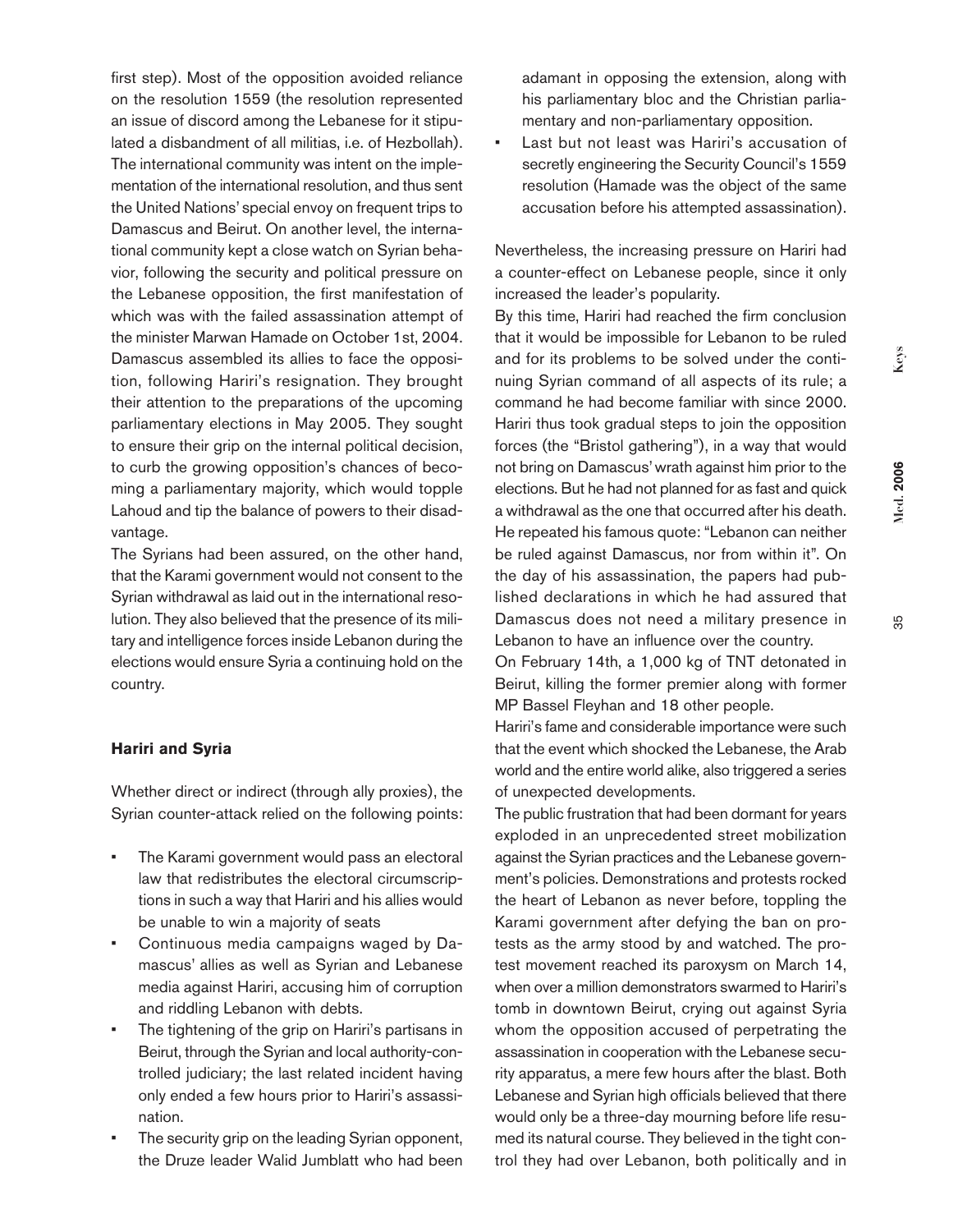security matters. So much so in fact, that the Lebanese security forces had no qualms about manipulating evidence at the crime scene; an issue that was later to be a main concern of the international investigation of the crime.

Few hours prior to the Hariri bombing, the Syrian president Bashar al-Assad met with the Spanish foreign minister Miguel Angel Moratinos in Damascus. Diplomatic reports conveyed that President Assad said to his guest "tell your friend (the French President Jacques) Chirac that we shall maintain our influence over Lebanon, even if we withdraw and you get to watch the tanks crossing the border".

Syria's opponents produced many an interpretation to the assassination act. But the interpretation that linked it to the withdrawal stipulated that the Syrian leadership knew it would have to implement the resolution 1559, if after a while. Therefore, it wished to be rid of the hindrance to its ongoing power over the Lebanese authority after this eventual withdrawal. It sought to do so before the elections, to ensure the loyal majority on its side until 2008, which, given the 4-year mandate of the parliament, would help it to influence the election of a new president in less than 3 years.

In this respect, Syria would have an assured power over the 6-year long presidency mandate that ends in 2013, ergo a power that would extend well over the 3-year extension of Lahoud (expires in 2007). This interpretation became a headline that the international investigation committee tried to explore when looking for a motive to the crime within the political context. After all, it links the crime to the withdrawal. The ensuing developments from Hariri's murder catapulted enormous changes in the shortest of periods. A week prior to the assassination, Roed-Larsen urged Assad to begin by "withdrawing a single soldier from Lebanon". Assad found the request odd, and Larsen therefore clarified it: start with Rustom Ghazale.

The latter being the head of the Syrian intelligence in Lebanon, Assad felt the enormity of the request. Major General Ghazale was in fact not only a personal representative of the Syrian President in Lebanon, but also the one responsible for running the country. After the Assassination, Washington, Paris, London and the European Union replaced their previous request for a withdrawal timetable with a firm demand for withdrawal. Presidents George W. Bush and Jacques Chirac first spoke of an immediate withdrawal in the shortest of delays possible. They then spelled out their demand: a non-negotiable Syrian withdrawal before the May elections. Arab and international players, along with the Lebanese opposition agreed on this same formula, which guarantees a minimum intervention of Syrians in the upcoming elections.

Then came the defining March 3rd Saudi-Syrian summit in Riyadh, for the Saudis conveyed to the Syrians Egypt's and their own wish for a Syrian withdrawal from Lebanon in accordance with resolution 1559, and not with the Taef agreement which Damascus was clinging to. On March 5th came the Syrian president's speech in the Parliament announcing his decision to pull back from Lebanon. A pullback that ensures Syria's implementation of its half of 1559, as he assured before repeating nonetheless that the Syrian influence in Lebanon will never wither. Immediately afterwards, the pro-Syrian political parties and forces in Lebanon, whose main foundation remains the Shiites and precisely the popular party in their midst Hizbollah, decided to show their loyalty to Syria through a massive gathering in downtown Beirut on 8th March. Four to five hundred thousand people held the banners of loyalty and gratitude to Syria for the help it gave Lebanon, its support of the resistance to end the Israeli occupation of the South and its support to end the Lebanese civil war. They also manifested their rejection of resolution 1559. This crowd spurred a reaction, which culminated in a demonstration of over a million people on March 14th to reject the direct Syrian tutelage over Lebanon. The protest comprised the main Christian powers, (whose active leadership had opposed Syrian influence since the early nineties of the last century before the Maronite Patriarch, head of the biggest Christian rites in Lebanon, became the head of Christian opposition in 2000), alongside the main Sunni and Druze leaders. This mass gathering was as much a surprise to pro-Syrian powers and Damascus officials as it was to the entire world and great powers, who marveled at its enormity. The gathering therefore pushed these powers to demand a faster Syrian withdrawal. On the other hand, however, these two big demonstrations lay the decisive foundation of an internal rift in Lebanon, whose signs had appeared during the previous year, accompanying each and every important political event.

The swift military drawback completed by April 26th, allowed for a settlement between the Shiite leadership and Damascus' opponents, who agreed to hold the elections in May. Damascus' allies had previously insisted these elections be postponed 2 years, and